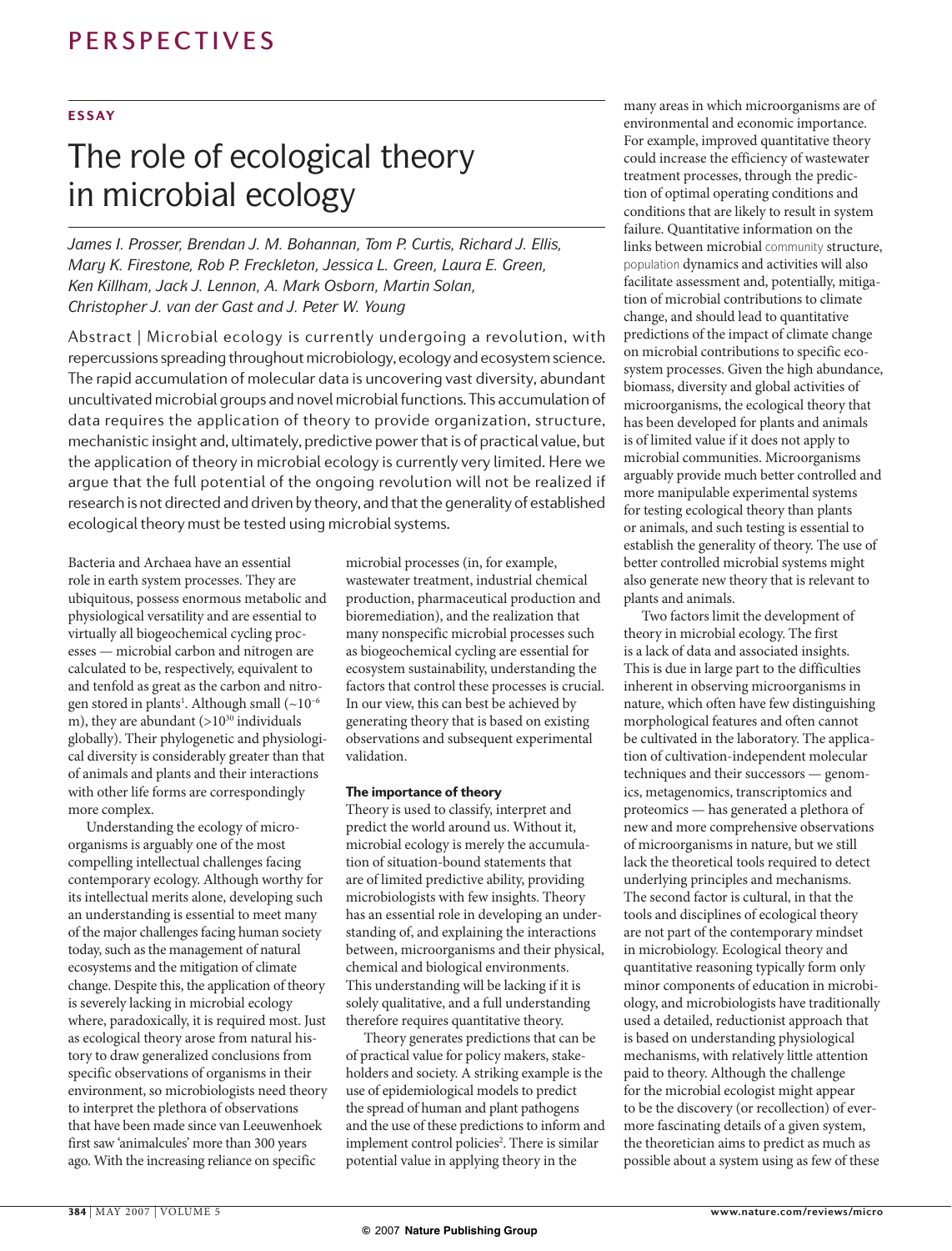# **P F R S P E C T I V E S**

details as possible; but the populations and structures of microbial communities, by comparison with those of plants and animals, remain inscrutable. The application of molecular techniques has demonstrated the need for discovery research, but in our view this can only be exploited if it is directed by insights gained from the application of theory.

## Current ecological theory

An established body of theory exists for plant and animal ecology but the differences between microorganisms and 'large' organisms, and the extent to which these differences restrict the applicability of existing theory to microbial ecology, often form an impasse that is tacitly accepted and seldom questioned. Commonly cited differences include the small size of microorganisms, high rates of population growth, high rates and extent of dispersal, the vast abundance of microorganisms, and the unique aspects of their biology (such as parasexuality or extremely hardy resting stages). However, the breadth of distribution of many of these traits among microorganisms in nature is not known. Furthermore, the existence of these traits does not necessarily prevent the application of existing ecological theory to microorganisms (see later discussion of spores and seed banks). Also, the relatively large scales of time and space over which most microorganisms are studied does not necessarily preclude the application of existing theory; theory related to the subdiscipline of ecology called macroecology was developed specifically to further the understanding of ecology on large scales of space and time (see below). The challenge facing microbial ecologists, and indeed all ecologists, is to match the appropriate theoretical approach to the organism, system, scale and question of interest.

Microbial model systems have played an important, although often underappreciated, part in the development of existing ecological theory (reviewed in REF. 3), demonstrating its general applicability to microorganisms. However, it is less common for existing theory to be applied to microorganisms in nature despite the fact that this would be valuable. It would be extraordinarily inefficient to attempt to reinvent existing theory for application to microorganisms. Furthermore, the application of existing theory would afford ecologists the opportunity to test the true generality of ecological principles and to create a synthetic ecology that spans all organisms. This would greatly increase our understanding of ecological

systems and allow the much more effective management of the natural world.

In the following sections we discuss examples of areas of ecological theory that might be particularly valuable in microbial ecology. In doing this, we attempt to determine whether the particular characteristics of microorganisms present difficulties in applying ecological theory that has been developed for plants and higher animals. We consider whether and where new theory might be required for microorganisms to enhance or replace established ecological theory. We also identify conceptual and practical challenges faced by microbial ecologists in applying quantitative ecological theory.

### Ecological species concepts

Most ecological theory depends on a concept of species: population ecology counts individuals within species whereas community ecology and macroecology count the number of species. Species are most commonly defined through the biological species concept promoted by Mayr<sup>4</sup>. This is a genetic definition that envisages a species as a group of interbreeding individuals that is isolated from other such groups by barriers to recombination. If genetic exchange within a species is sufficiently extensive, and that between species is sufficiently low, species will be relatively homogeneous in themselves and ecologically distinct from other species. Unfortunately, prokaryotes (and some eukaryotes) are asexual, thereby violating these assumptions, and do not form species in this genetic way. An alternative, the ecological species concept, defines a species as a set of individuals that can be considered to be identical in all relevant ecological properties. Cohan<sup>5</sup> has argued that bacteria have ecological species ('ecotypes'). He postulates that bacteria occupy discrete niches and that periodic selection will purge genetic variation within each niche without preventing divergence between the inhabitants of different niches. So, genetically and ecologically distinct species will arise, provided there is little or no recombination, and ecological theories that assume such species should apply to bacteria. This also predicts that molecular diversity should relate directly to ecological diversity.

Cohan's ecotypes depend on discrete niches but speciation is more difficult to envisage when the relevant environmental variables are continuous. Bacterial speciation in these situations could be explored using the theory of adaptive dynamics<sup>6,7</sup>, but this

might not lead to simple mapping between molecular markers and an ecological niche. More crucially, speciation, and ecological species definitions, must consider bacterial gene-transfer processes, which are erratic and transfer only a small part of the genome. They provide a potential mechanism for maintaining biological species in Mayr's sense<sup>8</sup>, because an incoming gene can replace the homologous copy in the genome, maintaining the genetic cohesion of the species. In addition, these processes can also result in the horizontal transfer of genes with no counterpart in the recipient that can be maintained on a plasmid or integrated by non-homologous recombination. However, the importance of homologous recombination and horizontal transfer varies widely among well-studied bacterial species, and perhaps even more so among the uncultured masses in the environment. This heterogeneity is one reason why we are still far from a consensus on the nature of bacterial species, as revealed at a recent Royal Society discussion meeting<sup>9</sup>.

A consequence of gene transfer is that the bacterial genome is thought to consist of two distinct parts, the core genome and the accessory genome<sup>10</sup>. The core genome comprises genes that are essential in most circumstances and might form the basis for Mayrian species that maintain coherence through homologous recombination. The accessory genome encodes special ecological adaptations in genes that are readily gained and lost. Strains that belong to the same species, as defined by their core genome, can differ in the presence and absence of hundreds of accessory genes, and consequently can have different ecological capabilities. According to this view, Cohan's ecotypes are merely temporary lineages with particular constellations of accessory genes, and the ecological niche cannot explain the apparent cohesion of species that are defined by the phylogeny of core genes<sup>11</sup>.

Surveys of 16S ribosomal RNA (rRNA) gene sequences have demonstrated the huge diversity of bacterial communities, but if much of the interesting ecological adaptation is conferred by the accessory genome then the true ecological diversity exists in the rich brew of catabolic plasmids, resistance transposons and pathogenesis islands. These can be shared among disparate bacteria in an environment that favours them, but can be absent in the 'same' bacterial species growing elsewhere. The methods of evolutionary ecology have been applied to the interaction between these accessory elements and their host bacteria. For example, Bergstrom and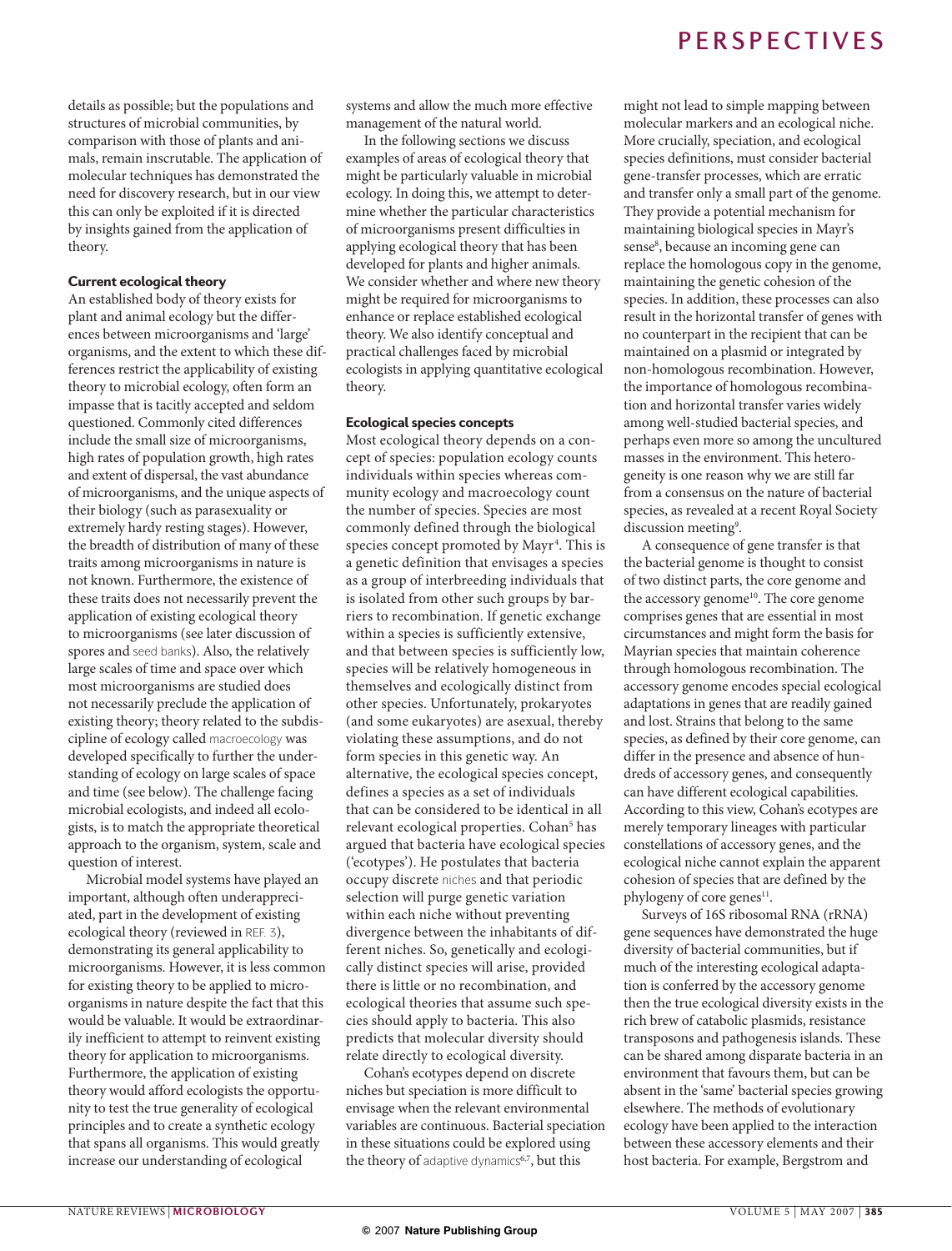# Box 1 | Theoretical approaches for estimating diversity in a sample

A species abundance curve is simply a graph in which the abundance of a particular species is plotted on the *x* axis and the number of species at that abundance is plotted on the *y* axis(see figure). The observation and contemplation of these distributions is supported by a rich literature in conventional ecology in which some research, but not all, hasimbued such distributions with some ecological meaning. However, microbial ecologists have an interest in species abundance curves because the area underneath a species abundance curve is the total diversity. This presents us with a 'catch 22'situation: we cannot measure abundances, so do not know the speciesarea curve, so we cannot estimate diversity.

In the absence of data, we can assume that a particular distribution, for example a log-normal distribution, applies. We can then make an estimate on that basis. Guessing distributions is not a wholly satisfactory procedure.Consequently, others have sought to fit a line to, and extrapolate from, abundance data (typically clone libraries) available to them $^{17}$ .

Unfortunately, clone libraries in microbial ecology are so small (<10<sup>3</sup>) and microbial communities so large (>10<sup>15</sup>) that the sample distribution is unlikely to look like the community from which it was drawn. An alternative approach to estimating species abundance curves is to examine the

reassociation kinetics of DNA extracted from an environment<sup>17</sup>. This approach involves denaturing DNA, separating the two strands of the DNA molecule, and then allowing them to reassociate. The most abundant sequences should reassociate first and the reassociation kinetics therefore reflect the underlying distribution of similar sequences and, consequently, the genomic diversity. However, for experimental reasons, only the reassociation of a small proportion of the diversity can be observed. Consequently, the bulk of the curve is extrapolated from a few taxa. It can be plausibly argued that this means that there is a great deal of uncertainty about the unobserved portion of the species abundance curve.

**b Individuals curve**

**a** Species curve<br>
Area under s<br>
Area under s<br>  $\frac{90}{2}$ <br>  $\frac{1}{2}$ <br>  $\frac{1}{2}$ <br>  $\frac{1}{2}$ <br>  $\frac{1}{2}$ <br>  $\frac{1}{2}$ <br>  $\frac{1}{2}$ <br>  $\frac{1}{2}$ <br>  $\frac{1}{2}$ <br>  $\frac{1}{2}$ <br>  $\frac{1}{2}$ <br>  $\frac{1}{2}$ <br>  $\frac{1}{2}$ <br>  $\frac{1}{2}$ <br>  $\frac{1}{2}$ <br>  $\frac{1}{2}$ 

Number of species S

Log<sub>2</sub> (bacterial abundance)

1/a

0 5 10 15 20

 $Log<sub>2</sub> (N<sub>0</sub>)$  ,  $Log<sub>2</sub> (N<sub>0</sub>)$ 

 $N_{n}$ 

Area under individuals curve =  $N<sub>t</sub>$ 

Area under species curve =  $S_t$ 

Log<sub>2</sub> (bacterial abundance) 0 5 10 15 20

The figure shows a log-normalspecies abundance curve and corresponding cumulative individuals curve. 1/a is the width of the species curve, where a is the spread parameter.  $N_{min}$  is the abundance of the least abundant species;  $N_{\text{max}}$  is the abundance of the most abundant species; and  $N_{\text{o}}$  is the modal species abundance. Figure reproduced with permission from REF.  $16 \odot (2002)$  US National Academy of Sciences.

colleagues<sup>12</sup> discussed the conditions for plasmid maintenance, and a recent theoretical exploration concludes that the 'evolutionary arms race' between bacteria and bacteriophages can result in speciation of the host 13 . This presents a major challenge to those studying prokaryotic population and community ecology. The current solution is to use operational definitions of taxonomic units but we are a long way from a coherent body of theory that relates the fluid nature of bacterial genomes to the ecology of bacterial communities.

# Measuring diversity and species richness

Since the estimation of substantial microbial diversity within soils<sup>14</sup>, microbial ecologists have yearned to quantify and

describe microbial diversity within any given environment. The sheer complexity of most environments, and the rapid realization that collector's curves of cloned environmental 16S rRNA gene sequences would give complete coverage only in the very simplest ecosystems, has necessitated the development of a more theoretical basis for estimating prokaryotic diversity. To this end, Dunbar and colleagues<sup>15</sup> and Curtis and colleagues<sup>16</sup> pioneered the use of species abundance curves that use log-normal relationships (which will include some taxa that are rare and others that are present in high numbers) to provide theoretical estimates of prokaryotic diversity, yielding diversity estimates that are similar to those derived by Torsvik and colleagues<sup>14</sup> using DNA-DNA

hybridization (BOX 1). Gans and colleagues<sup>17</sup> highlight the requirement for collector's curves of in excess of one million PCRderived clones to ensure coverage of 80% of bacterial species within a 1-g soil sample. Without screening large numbers of clones, sampling low-abundance species remains a matter of chance.

16S rRNA gene sequences provide an operational measure of species. Highthroughput sequencing<sup>18</sup> or SARST (serial analysis of ribosomal sequence tags)<sup>19</sup> are currently the best suited techniques for estimating prokaryotic diversity. However, strains or isolates with identical 16S rRNA gene sequences can have different physiological characteristics of ecological importance and methods with greater taxonomic resolution are therefore required. Approaches such as pyrosequencing<sup>20,21</sup>, which address diversity across entire metagenomes, might be appropriate and could suggest alternative conceptual approaches to diversity. Many ecological questions require information on specific phylogenetic groups or functional groups, such as rhizobia or ammonia oxidizers, which might increase tractability.

Many of the key questions in microbial community ecology require reliable estimation of species richness. Analysis of species abundance curves and the lack of a universal definition of species highlight the practical and conceptual difficulties associated with such estimates. The analyses described above provide the basis for quantifying species richness and for assessing the cost and feasibility of quantification.

# Spatial scale

The pivotal role of spatial patterns and processes in ecology is widely recognized. Many systems, such as fragmented habitats and populations, cannot be studied without a serious consideration of space. This has generated the subdiscipline of landscape ecology (which has recently been applied to ecological aspects of antibiotic resistance in bacteria<sup>22</sup>), the metapopulation paradigm and metacommunity theory<sup>23,24</sup>. Other research areas focus directly on the role of spatial scaling in ecological patterns. For example, species–area relationships (SARs) have a long history in ecology (see for example REFS 25–27). A SAR describing areas with relatively few species in common has greater species turnover<sup>28</sup> and is steeper than a SAR with more species in common; steepness therefore describes how quickly local assemblages of species differentiate in space.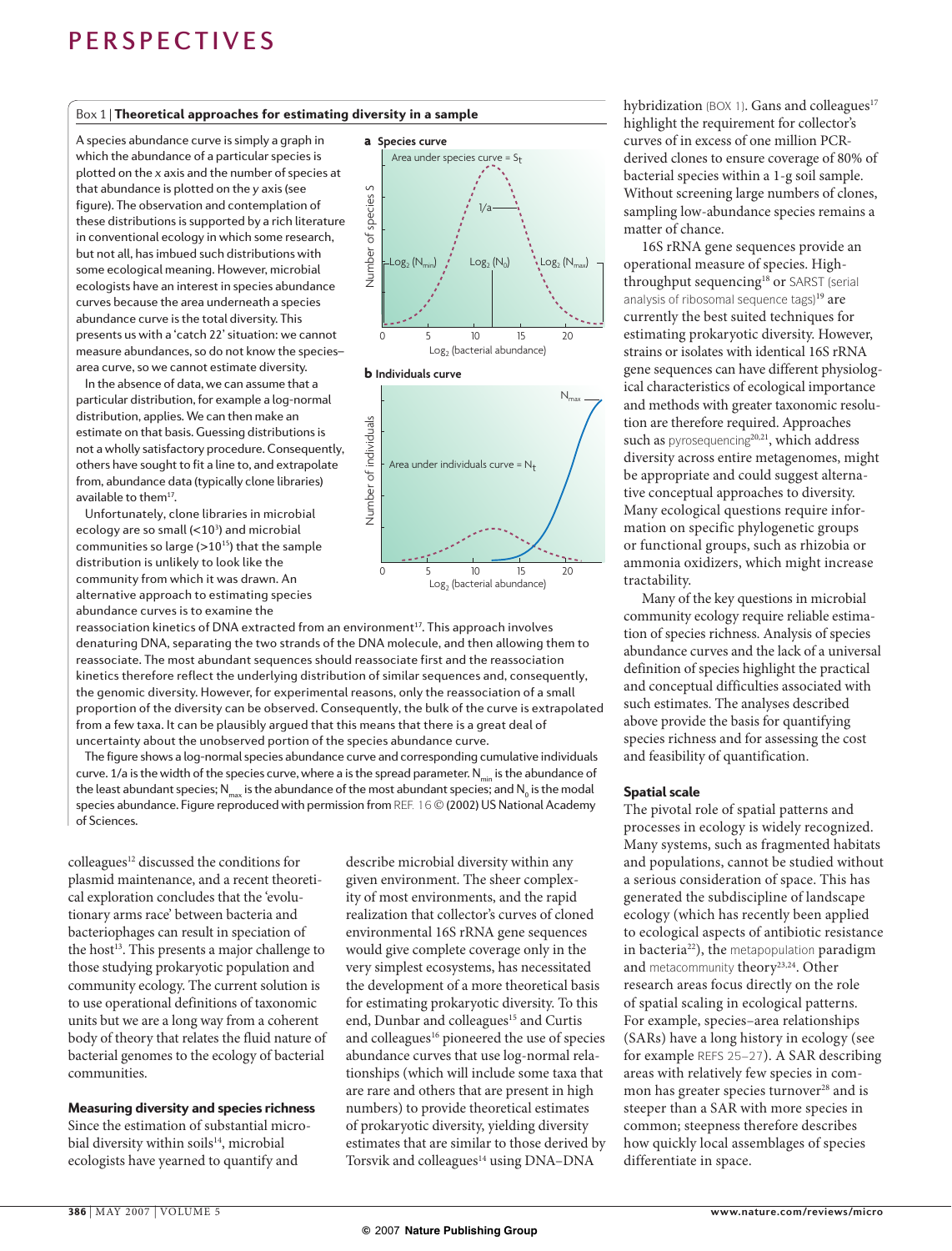# **P F R S P E C T I V E S**

The spatial scaling of microbial diversity is now being addressed by coupling the molecular characterization of microbial communities with macroecological theory<sup>29</sup>. Compared with plants and animals, few SAR studies have been published for microorganisms, making a balanced comparison of SAR patterns between the different groups difficult. The SAR is commonly assumed to follow a power-law of the form  $S \propto A^z$ , where S is species richness, A is area and z is the slope of the curve. Empirical evidence suggests that for animals and plants within contiguous habitats,  $z$  is generally in the range of 0.1 to 0.2, and for discrete islands z is steeper  $(0.2 < z < 0.39)$  (REF. 27), although a new meta-analysis of SAR slopes suggests that this difference might not be as pronounced as previously thought <sup>30</sup> (BOX 2). This study also confirmed a general trend in the increasing steepness of  $z$  with increasing body size from ciliates to large mammals. Recent research has documented power-law species–area (or more generally, taxa–area) relationships in fungi and bacteria<sup>31,32</sup> and bacteria in 'island' habitats<sup>29,33–36</sup>. The z values estimated in studies of contiguous habitats were much lower than those of island habitats, but island  $z$  values were similar in magnitude to those observed for plants and animals. More research is required to establish whether microorganisms are distributed spatially in ways that are similar to plant and animal species, but one study indicates that soil community composition is non-random at a continental scale, and that soil community composition and diversity at large scales can be predicted primarily on the basis of a single variable (pH)<sup>37</sup>. Such patterns differ from those of plants and animals, the biogeographical distributions of which are influenced by site temperature and latitude.

### Diversity–energy relationships

In addition to relationships between diversity and area, common patterns have been described between diversity and energy. For example, primary productivity (the rate of energy capture and carbon fixation by primary producers) is thought to be a key determinant of plant and animal biodiversity 27,38 . A positive quadratic or hump-shaped relationship is frequently observed between productivity and diversity, in which diversity peaks at intermediate productivity<sup>27</sup>, although other patterns have also been observed<sup>39,40</sup>. Bacterial communities also exhibit such diversity–energy relationships. Horner-Devine and colleagues<sup>41</sup> observed that increasing productivity both

increased and decreased taxonomic diversity of bacteria in aquatic mesocosms and that the shape of the relationship between productivity and diversity differed between bacterial taxa. These initial results suggest that bacterial diversity can vary with energy and that the nature of the relationship can

in some instances resemble that of plants and animals. Further studies are required to determine the mechanisms underlying microbial species richness and the influence of nutrient supply (for example, that associated with eutrophication) on microbial species richness and diversity.



Despite the theoretical and practical importance of species-area relationships (SARs), which relate an area (A) to the number of species (S) found within this area, they are difficult to quantify directly at ecologically relevant scales (see figure for a comparison of some microbial SARs from different contiguous habitats and islands). For organisms with the extraordinary abundance and diversity of microorganisms, this poses a challenge even at the scale of a single environmental sample. Microbial ecologists (and plant and animal ecologists) must therefore use theoretical approaches to estimate SARs.

The most straightforward analyses of microbial SARs are direct plots of sample data (see for example REF. 35). These analyses assume that the slope of the observed sample SAR parallels the slope that would result from a complete census. For a power-law SAR (in which the number of species is a constant power of the area (S ∝ A<sup>z</sup>; where *z* is the slope of the curve)), this translates to an assumption that the observed species richness in a sample is a constant proportion of the total species richness in the area from which it was sampled, and that this constant proportion is not affected by scale.

Parametric approaches are also commonly used to estimate the increase of species richness with sample size (or sampling area) (BOX 1). In short, sample data are fitted to models of relative abundance (or assumed on theoretical grounds), and this sample frequency distribution is projected to estimate the number of unobserved species in the community<sup>70</sup>. Parametric approaches assume that the sample frequency distribution is a truncated version of the community-level distribution, which in turn assumes that individuals are randomly sampled from the community. In many studies this assumption can be seriously violated. Microbial communities are commonly investigated by identifying individuals from soil or sediment cores across a landscape. Even if these environmental samples are randomly distributed in space, spatial aggregation in microbial populations will result in a non-random sample of individuals from the community.

An alternative approach to estimating SARs is to examine patterns of community turnover across a landscape (the distance–decay relationship). This method has been applied to estimate SARs at local, regional and global scales (reviewed in REF. 29). Recent studies have shown that distance-decay methods underestimate SAR slopes<sup>71</sup>, which suggests the need for further theoretical work in this area.

The figure shows the slopes of the SARs for contiguous habitat studies of saltmarsh bacteria<sup>32</sup>, marine diatoms<sup>72</sup>, arid soil fungi<sup>29</sup>, and marine ciliates<sup>72</sup> compared with the slopes of the SARs for island habitat studies of lake bacteria<sup>36</sup>, wastewater treatment bioreactor bacteria<sup>34</sup>, treehole bacteria<sup>35</sup> and coolant sump tank bacteria<sup>33</sup>. The blue bars show typical values for studies of animals and plants in these two habitats<sup>26</sup>.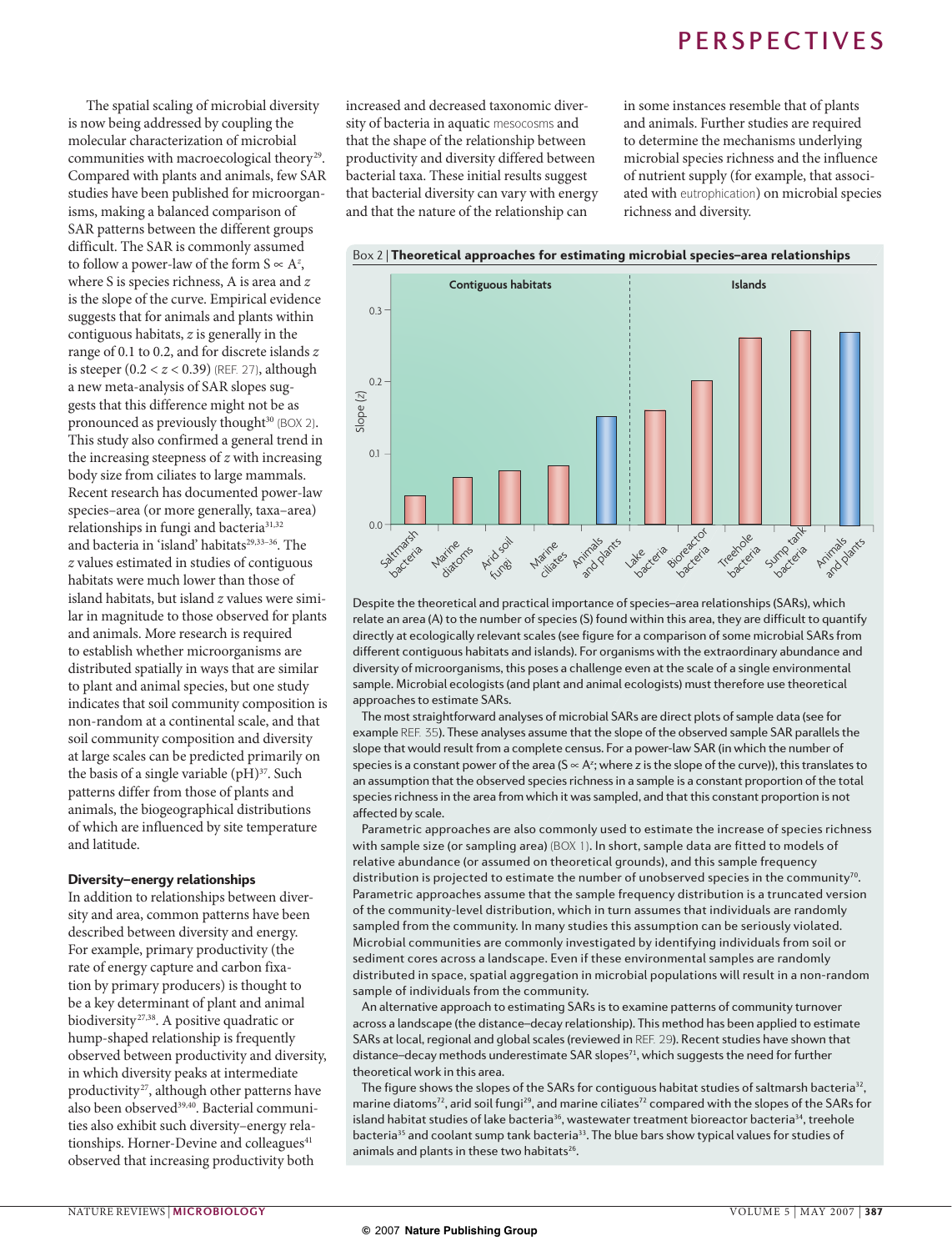

Figure 1 | **Evidence for endemicity in prokaryotes.** The phylogenetic analysis ofsequences of nine genetic loci from Sulfolobus strains, isolated from water and sediment samples collected from a nested hierarchy of five geographical locations, is shown. Clades correspond to the five geographical regions, showing that strains within a region share a common evolutionary history that is distinct from strains found in other regions. Strains from the same sample are depicted in the same colour. The scale bar represents 1 substitution per 1,000 sites. Modified with permission from REF.  $45 \circ (2003)$  American Association for the Advancement of Science.

# Temporal scales

Microorganisms have the potential for rapid growth and short generation times, relative to those of plants and animals. This potential is often not realized in natural environments, where nutritional and physicochemical conditions can limit growth but, under favourable conditions, it can lead to varying patterns of microbial diversity over different temporal scales. Evolution in microorganisms can occur rapidly, particularly under strong selective pressures, potentially leading to convergence of ecological and evolutionary timescales. This fundamental property can be exploited to examine contemporary

issues in ecology, such as climate change, in which anthropogenic forcing might have an evolutionary effect on organism–environment relationships. When Dykhuizen<sup>8</sup> asked 'Why are there so many species of bacteria?', he contemplated factors such as low extinction rates and high speciation. He reasoned that bacteria have been able to avoid mass extinctions over geological time, unlike some larger organisms (such as the dinosaurs), owing to their ability to withstand rapid changes in environmental conditions. Unusually high speciation rates would be a more likely dominant factor in influencing temporal diversity patterns, and laboratory

studies of experimental evolution demonstrate that speciation is 'easy and likely' for bacteria through niche and environmental partitioning42,43 . This might not occur in nature for many microorganisms, for which growth can be limited by access to resources or other aspects of the environment. Nevertheless, this property of microbial systems provides unique opportunities for theoretical ecologists that have not been fully exploited.

Most larger organisms have a limited distribution range that is due to physical barriers such as lakes, mountain ranges or seas. The chances of allopatric speciation in microorganisms can be reduced by high abundance and greater dispersal 44 . A constant influx of immigrants into a given habitat would negate the probability of speciation. However, there is increasing evidence of endemicity for some prokaryotic populations(see for example REFS 45,46) (FIG. 1). Many pressing questions in microbial ecology require the consideration of both spatial and temporal scale. Growth rates can vary over several orders of magnitude depending on environmental and nutritional conditions, and speciation will depend on both growth and dispersal. Analysis of the combined effects of these factors on microbial community structure, evolution and ecosystem function requires quantitative modelling.

# Variable activity in microorganisms

Early molecular studies did not differentiate between active and inactive microorganisms but a large proportion of the cells in a given environment are inactive at any one time<sup>47</sup>. Several bacterial genera form resistant spores, but non-sporulating bacteria can also switch to slow-growing or dormant vegetative forms that are resistant to environmental stress<sup>48</sup>. Inactivity in microbial communities will affect many aspects of their ecology, including population dynamics and diversity, and it complicates the application of ecological theory, which usually focuses on living and active individuals. Existing theory on the role of seed banks in plant ecology might be applicable. The seed bank is important, as germination will cause temporal variation in the observed plant diversity. Dormant seeds have an important role in the succession of plant communities, but the diversity of the seed bank (potential diversity) and that of the established vegetation (realized diversity) often differ considerably<sup>49</sup>. Inactive microbial cells and seeds do not contribute directly to ecosystem processes but are important for the resilience of a community to perturbation and might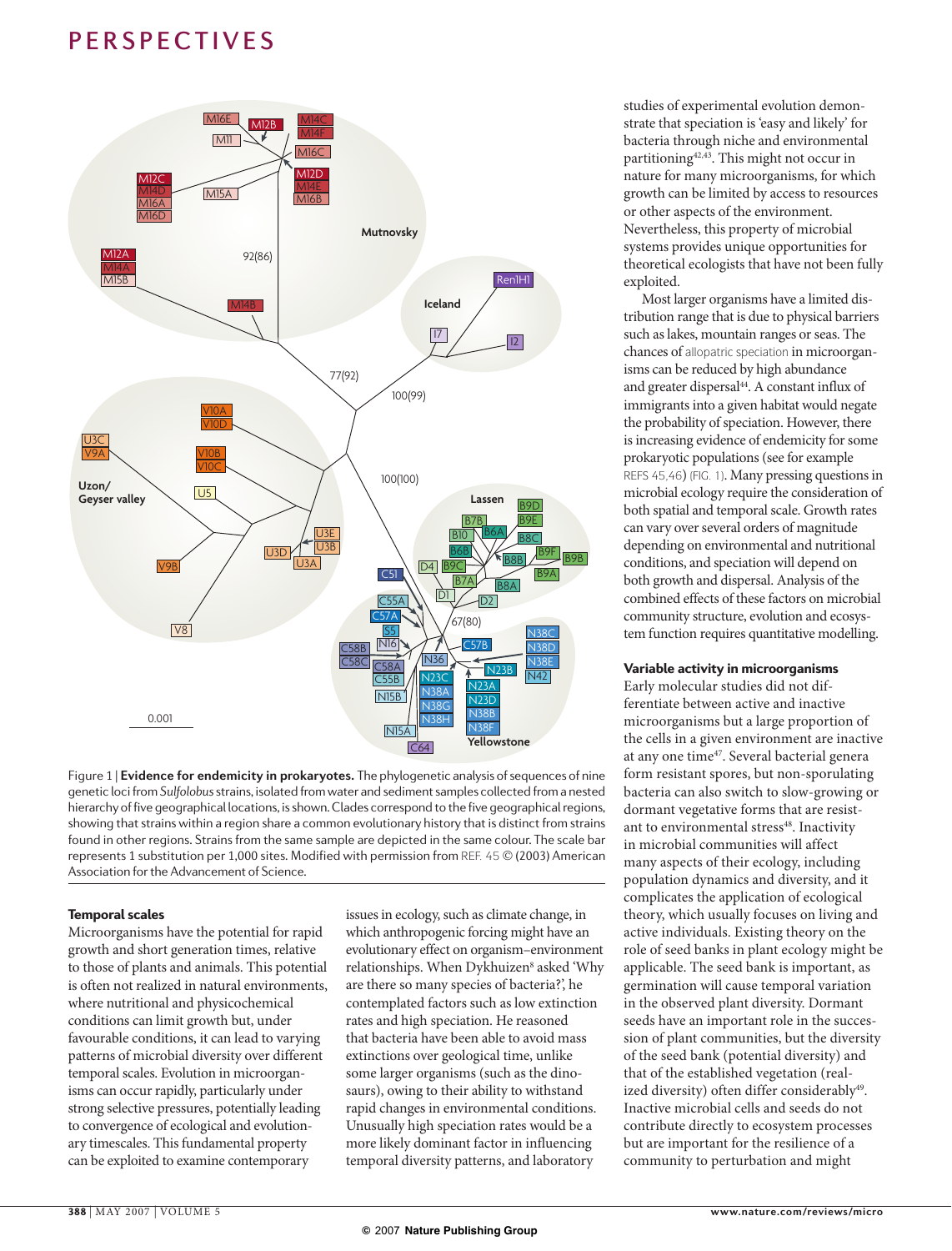become important when environmental conditions change. Inclusion of inactive community members therefore requires the consideration of the nature of the study.

## Competitive strategies

Considering all aspects of ecological theory is beyond the scope of this article, but competition theory provides an example that has already been applied to microbial populations. Competition theory is particularly well developed and tested for plants<sup>50,51</sup>. The introduction by Grime<sup>50</sup> of a continuum between three competitive strategies of plants provided a conceptual breakthrough and could offer a useful starting point in describing competitive strategies of microbial populations.

In terms of the three CSR strategies identified by Grime (competitor–stress tolerator–ruderal), competitors are adapted for rapid resource utilization and long-term site occupation, stress tolerators are adapted to persist in low-resource environments and ruderals are adapted to highly disturbed sites by growing and reproducing quickly. The C and R axes can relate to zymogenous microorganisms (for example, pseudomonads growing on readily used organic substrates released into the rhizosphere), having a high maximum specific growth rate ( $\propto_{\text{max}}$ ), persistence and rapid colonization when substrate appears intermittently at high concentrations (for example, animal excreta, rhizodeposits or leaf litter). The S axis can relate to autochthonous organisms (such as cellulolytic bacteria) with low  $\propto$ <sub>max</sub> and high substrate affinity (equivalent to a low Monod saturation coefficient,  $K_{\!\scriptscriptstyle\rm g}$ ), ensuring survival when there is low substrate flow. These analogies are useful, and experimental studies in batch and continuous culture have explored the mechanisms that control competition and other microbial interactions in terms of growth parameters (see for example REFS 52,53), but the relationships often break down because of the complexities of life in environments such as soil or sediments. These mechanisms include the remarkable physiological flexibility of many microorganisms to micro-environmental changes and their genetic flexibility (for example, through horizontal gene transfer).

More direct analogies have been drawn between Monod growth kinetics and logistic growth of plant and animal populations, described in terms of the intrinsic rate of increase (*r*) (equivalent to  $\propto_{\text{max}}$ ) and the carrying capacity  $(K)$ . Concepts of selection that are based on  $r$  and  $K$  have been used to describe bacterial growth under different substrate-supply conditions (see for example REF. 54), although the  $K$  and  $K$  concepts are not directly equivalent. A further example is the use of predator–prey models in epidemiology, which predict cyclical changes in predator and prey abundances. These models form the basis for mathematical approaches to understanding the transmission of infectious disease<sup>55,56</sup>, in which the infectious agent is treated as the predator and the host as the prey, but with modifications describing, for example, heterogeneous exposure and behaviour of host and pathogen.

### Behaviour

It is often thought that behaviour is a cognitive process and therefore is not applicable to microorganisms. However, this is an area in which theory and experimental microbial ecology are closely linked, as changes in cellular processes that occur in response to external signals can be considered 'behaviour', including those that are triggered by environmental stimuli, such as chemotaxis, spore germination and quorum sensing. Genomics has revealed a vast array of regulatory systems in even the simplest organisms, highlighting their ability to process many simultaneous signals<sup>57</sup> to optimize performance. Tools that are used by behavioural ecologists, such as game theory<sup>58</sup>, dynamic programming<sup>59</sup> and optimization theory<sup>60</sup>, could be used to improve our understanding of microbial behaviour and responses to changes in resources or temperature. The broad applicability of behavioural theory is highlighted by using microorganisms to study the evolution of sociality<sup>61</sup>.

# **P F R S P E C T I V E S**

The factors that determine microbial characteristics such as the timing of cell division or the allocation of resources to alternative life forms such as spores or other persistence states<sup>48</sup> can be investigated using life-history theory, which traditionally addresses the trade-offs between growth, differentiation and reproduction. Furthermore, existing theory predicts how organisms combine different life-history traits such as sexuality and parasexuality<sup>62</sup> and the combination of different components of competitive fitness (for example, growth rate, starvation survival or the transition from low- to high-resource conditions)<sup>63</sup> to form life-history 'strategies'.

Similarly, chemotaxis (the sensing of, and movement towards, a higher concentration of a required resource) could be scrutinized to determine the relative benefits of expending energy to seek a more favourable patch, using optimal foraging models with a high concentration of an inferior resource or a lower concentration of a preferred resource. Although the ecological role of energy taxis is often discussed<sup>64</sup>, the wealth of existing theory in this area is largely ignored. The molecular mechanisms of chemotaxis in microorganisms are well understood, but a theoretical framework would undoubtedly improve its understanding in an ecological context. One example is the application of optimal foraging theory in modelling the bacteriophage exploitation of bacterial hosts<sup>65</sup>.

The recent application of ecological game theory (a mathematical approach used

### Box 3 | Areas with potential for the application of ecological theory

- Population ecology, including epidemiology.
- Interactions of microorganisms with plants, animals and other microorganisms. For example, prediction of the influence of microorganisms on the distribution of plants is essential, but current approaches such as climate envelopes ignore the effects on microorganisms.
- Community ecology and community assembly.Acentral question is why so many species can coexist when there are apparently so few different niches. This problem is potentially more tractable for microbial communities for which generation times can be shorter, spatial scale poses less of a problem and diversity is comparable with, if not greater than, that of plants and animals.
- Biodiversity-function. The dependency of ecosystems on microbial organisms implies that the effects of declining microbial diversity will be of significance to the functioning of these systems. Studying artificial microbial communities, with defined levels of 'species' richness and measurement of ecosystem function, has been attempted<sup>73-75</sup>, but the contribution from microbial ecologists to biodiversity-function analysis is currently in its infancy.
- Macroecology. The identification of patterns is particularly relevant to microbial ecology as it is frequently difficult to identify individual species or their functions. The influence of climate change on the distribution ofspeciesis another area of macroecology that has great potential.
- Biogeochemical cycling. Biogeochemical cycling process models traditionally treat microbial communities as a black box, ignoring both biomass and diversity. The establishment of quantitative links between microbial diversity and ecosystem processesis essential, and requires scaling from the micron level, at which mechanisms controlling diversity can operate, through to landscape and global levels, at which important effects are considered.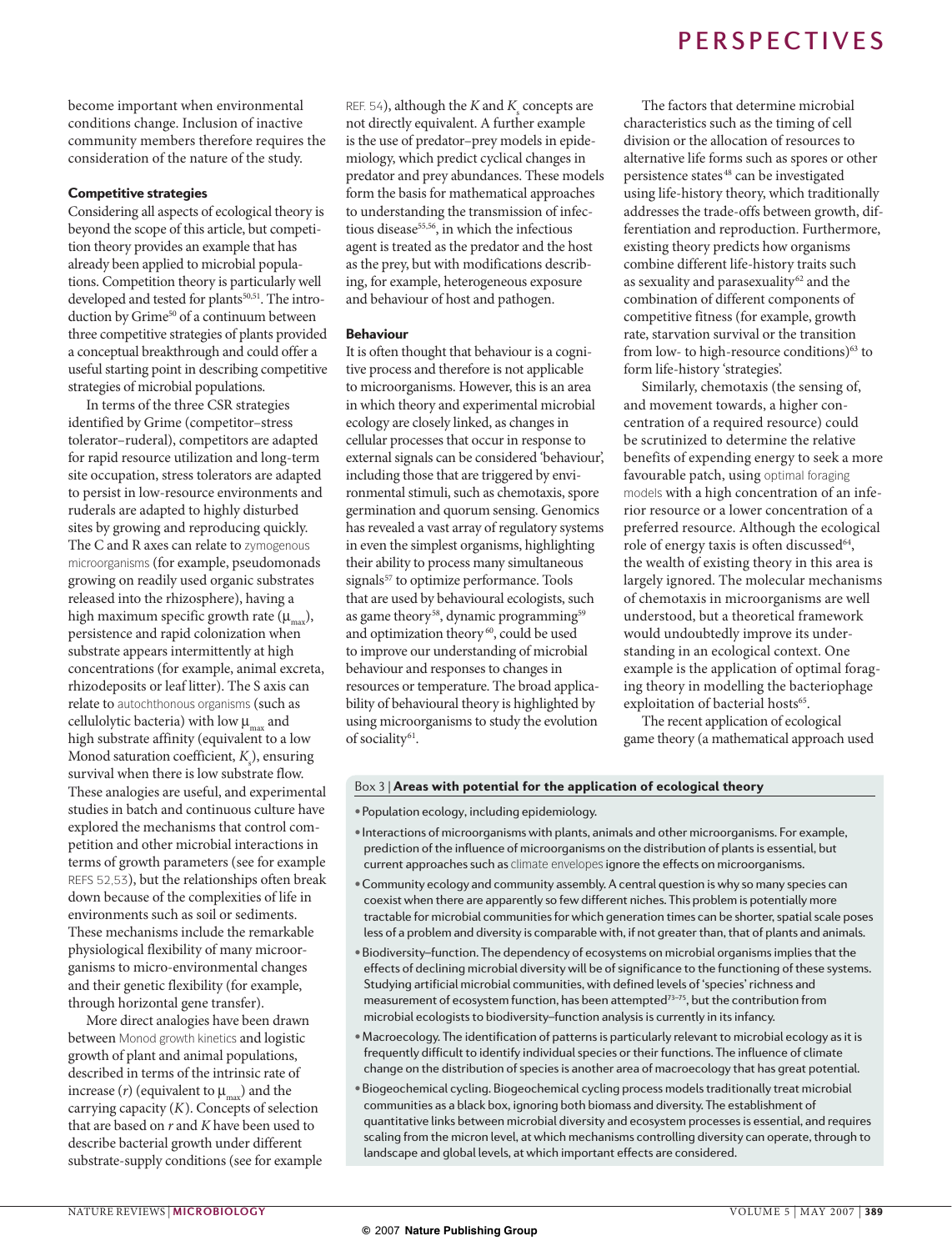to model situations in which two or more organisms interact) to microorganisms significantly affects our understanding of positive interactions, such as cooperation, among microorganisms66,67 . In any system in which members of a population cooperate there is potential for defection, which can lead to the coexistence of multiple behavioural strategies. The coexistence of individuals that display different strategies can be explored readily in microbial populations using game theory models that were generated for similar phenomena in multicellular organisms<sup>68,69</sup>.

### **Conclusions**

The questions that microbiologists are asking are inherently quantitative and advances in theory require a collaboration with other disciplines, including ecology. Some of the main areas with potential for the application of ecological theory are listed in BOX 3.

Microbial ecology is said to be driven — but also limited — by techniques. However, we propose that advances in microbial ecology are limited by a lack of conceptual and

theoretical approaches. This restricts the synthesis and integration of data that are generated by the plethora of techniques available, prevents the introduction of new ideas that transcend our experience, prevents the identification of, and focus on, fundamental questions, novel approaches and critical techniques, and restricts our ability to predict. This hasimplications for the basic science of microbiology and for its practical applications. New technologies will increasingly lead us down blind, non-generalist and expensive alleyways if studies are not directed and driven by theory.

The relevance and importance of microorganisms in natural ecosystems are selfevident, but stakeholders and end-users require predictive modelling. Practitioners and policy makers must make decisions about microbial communities and processes, but in the absence of a theoretical framework, many decisions rely on a combination of empiricism and intuition. This can deliver successes, but solutions are often partial and situation-bound and the failure of empirical and intuitive decision making can be baffling and counterintuitive.

Fear of failure promotes conservative decision making, leading to excessive use of resources (for example, environmental engineers use too much power and medics overprescribe). Furthermore, empirical problem solving is inevitably subject to the law of diminishing returns: the increments delivered by each item of research get smaller and smaller each year.

In many cases we might be able to borrow and adapt ecological theory that has already been developed for plants and animals. Conversely, existing ecological theory must be tested and novel theory generated in microbial systems. Indeed, the greater control and manipulation provided by microbial experimental systems facilitate more rigorous and thorough tests of ecological theory. In other areas, new theoretical and conceptual approaches might be required to deal with the smaller size, faster growth, greater dispersal and asexuality of microorganisms. It is certain, however, that the central and global importance of microorganisms in natural ecosystems necessitates the acceptance, development and application of ecological theory.

### **Glossary**

### Adaptive dynamics

Adaptive dynamics links evolutionary dynamics and population dynamics and emphasizes ecological interactions in describing the evolution of a population.

#### Allopatric speciation

Speciation that is due to the physical isolation of populations by an extrinsic barrier, which results in (genetic) reproductive isolation of the populations, such that if the barrier between the populations breaks down individuals from each population can no longer interbreed.

#### Autochthonous organisms

Autochthonous organisms are adapted to a regular supply of substrate at low concentration and have a relatively low maximum specific growth rate and high substrate affinity.

#### Climate envelopes

The range of climatic conditions under which a population of a species can persist. In reality, climate envelopes are an abstraction and species distributions are constrained and explained by a number of factors beyond climate, such as habitat availability, historical events, dispersal limitation and interspecific interactions.

#### Community

Broadly, this is a collection of populations of different species that occur together in space and time. The definition of a community varies. One definition includes all species (that is, across all trophic levels). A less inclusive definition includes all trophically similar species (for example, all the plants in a rainforest).

#### Eutrophication

The enrichment of a water body with nutrients, leading to excessive growth of algae and other photosynthetic organisms, the subsequent decay of which results in the depletion of oxygen.

#### Macroecology

The study of broad-scale patterns in ecology. These include the patterns in, and relationships between, key ecological variables (such as population size and population occupancy), as well as life-history parameters that are important in determining ecological niches and responses to ecological changes (for example, body size, metabolic rate and growth rate).

#### Metacommunity

Metacommunities are large-scale regional assemblages of trophically similar individuals and species, each of which is perceived to exist as a series of local communities, linked by the dispersal of potentially interacting species. The dynamics that arise within metacommunities consist of spatial dynamics and community dynamics (multispecies interactions or the emergent properties arising from them within communities), and the interaction between them.

#### Metapopulation

A group of populations that are perceived to exist as a series of local populations that are linked by migration between them. However, the rate of migration is limited, such that the dynamics of the metapopulation should be seen as the sum of the dynamics of the individual subpopulations. Specifically, the size of the metapopulation is determined by the balance between extinction and colonization.

#### Monod growth kinetics

Monod growth kinetics describe the influence of the concentration of a growth-limiting substrate on the specific growth rate of microorganisms, in a form similar to the Michaelis–Menten equation. Kinetics are determined by two growth parameters: the maximum specific growth rate (achieved at high, non-limiting substrate concentration) and the saturation coefficient, which is the substrate concentration at which the specific growth rate is half of the maximum specific growth rate.

#### Niche

The particular set of resources and environmental conditions that an individual species exploits. This includes food, shelter and climatic tolerances. Basic ecological theory predicts that no two species can coexist if they have the same niche, unless they are identical in all respects.

#### Optimal foraging models

Optimal foraging models aim to describe and quantitatively predict behaviour decisions by animals to optimize foraging, particularly with regard to energy intake and expenditure.

#### Population

A group of individuals of one species in an area that is separate from other groups apart from rare migration events. In practice, the size and nature of the area is defined, often arbitrarily, for the purposes of the study being undertaken.

#### Pyrosequencing

A method for DNA sequencing, in which the inorganic pyrophosphate that is released from a nucleoside triphosphate during DNA chain elongation is detected by a bioluminometric assay.

#### SARST (serial analysis of ribosomal sequence tags)

A high-throughput method for characterizing microbial diversity that is based on cloning and sequencing short 16S ribosomal RNA gene sequences linked into concatamers.

#### Seed bank

A store of viable seed buried and dormant within the environment.

#### Zymogenous microorganisms

Zymogenous microorganisms are adapted to growth on an intermittent supply of substrate at high concentrations and have a relatively high maximum specific growth rate and low substrate affinity.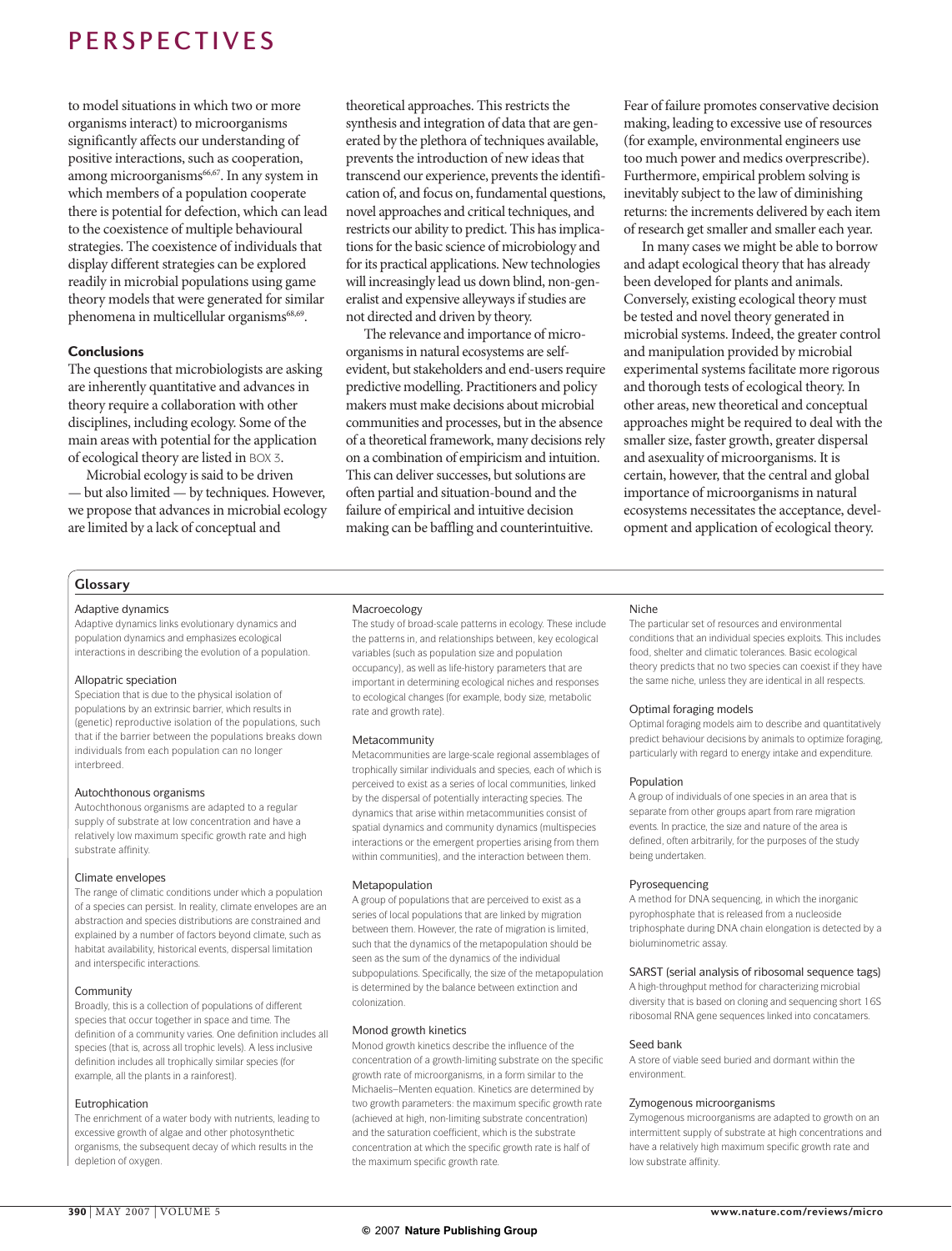# **P F R S P E C T I V E S**

*James I. Prosser and Ken Killham are at the School of Biological Sciences, University of Aberdeen, Aberdeen AB24 3UU, Scotland, UK.*

*Brendan J. M. Bohannan is at the Center for Ecology and Evolutionary Biology, University of Oregon, Eugene, Oregon 97403-5829, USA.*

*Tom P. Curtis is at the School of Civil Engineering and Geosciences, Cassie Building, University of Newcastle upon Tyne NE1 7RU, UK.*

*Richard J. Ellis is at the Natural Environment Research Council (NERC) Centre for Population Biology, Imperial College London, Silwood Park Campus, Ascot, Berkshire SL5 7PY, UK.*

*Mary K. Firestone is at the Department of Environmental Science, Policy and Management, 151 Hilgard Hall, University of California, Berkeley, California 94720-3110, USA.*

*Rob P. Freckleton and A. Mark Osborn are at the Department of Animal and Plant Sciences, University of Sheffield, Western Bank, Sheffield S10 2TN, UK.*

*Jessica L. Green is at the School of Natural Sciences, University of California, Merced, PO Box 2039, California 95344, USA.*

*Laura E. Green is at the Ecology and Epidemiology Group, Department of Biological Sciences, University of Warwick, Coventry CV4 7AL, UK.*

*Jack J. Lennon is at the Macaulay Land Use Research Institute, Craigiebuckler, Aberdeen AB15 8QH, UK.*

*Martin Solan is at the Oceanlab, University of Aberdeen, Main Street, Newburgh, Aberdeenshire AB41 6AA, UK.*

*Christopher J. van der Gast is at the NERC Centre for Ecology and Hydrology at Oxford, Mansfield Road, Oxford OX1 3SR, UK.*

*J. Peter W. Young is at the Department of Biology 3, University of York, PO Box 373, York YO10 5YW, UK.*

#### *Correspondence to J.I.P.*

*e-mail: j.prosser@abdn.ac.uk*

doi: 10.1038/nrmicro1643

- 1. Whitman, W. B., Coleman, D. C. & Wiebe, W. J. Prokaryotes: the unseen majority. *Proc. Natl Acad. Sci. USA* **95**, 6578–6583 (1998).
- 2. Green, L. E. & Medley, G. F. Mathematical modelling of the foot and mouth disease epidemic of 2001: strengths and weaknesses. *Res. Vet. Sci.* **73**, 201–205 (2002).
- 3. Jessup, C. M. *et al.* Big questions, small worlds: microbial model systems in ecology. *Trends Ecol. Evol.* **19**, 189–197 (2004).
- 4. Mayr, E. in *The Species Problem* (ed. Mayr, E.) 1–22 (American Association for the Advancement of Science, Washington DC, 1957).
- 5. Cohan, F. M. What are bacterial species? *Annu. Rev. Microbiol.* **56**, 457–487 (2002).
- 6. Metz, J. A. J., Geritz, S. A. H., Meszéna, G., Jacobs, F. J. A. & van Heerwaarden, J. S. in *Stochastic and Spatial Structures of Dynamical Systems* (eds van Strien, S. J. & Verduyn Lunel, S. M.) 183–231 (North Holland, Amsterdam, The Netherlands, 1996).
- 7. Dieckmann, U. & Doebeli, M. On the origin of species by sympatric speciation. *Nature* **400**, 354–357 (1999).
- 8. Dykhuizen, D. E. Santa Rosalia revisited: why are there so many species of bacteria? *Antonie van Leeuwenhoek* **73**, 25–33 (1998).
- 9. Fisher, M. C., Spratt, B. G. & Staley, J. T. (eds) Species and speciation in microorganisms. *Philos. Trans. R. Soc. Lond. B* **361**, 1897–2053 (2006).
- 10. Young, J. P. W. *et al.* The genome of *Rhizobium leguminosarum* has recognizable core and accessory components. *Genome Biol.* **7**, R34 (2006).
- 11. Wertz, J. E., Goldstone, C., Gordon, D. M. & Riley, M. A. A molecular phylogeny of enteric bacteria and implications for a bacterial species concept. *J. Evol. Biol.* **16**, 1236–1248 (2003).
- 12. Bergstrom, C. T., Lipsitch, M. & Levin, B. R. Natural selection, infectious transfer and the existence conditions for bacterial plasmids. *Genetics* **155**, 1505–1519 (2000).
- 13. Weitz, J. S., Hartman, H. & Levin, S. A. Coevolutionary arms races between bacteria and bacteriophage. *Proc. Natl Acad. Sci. USA* **102**, 9535–9540 (2005).
- 14. Torsvik, V., Goksoyr, J. & Daae, F. L. High diversity in DNA of soil bacteria. *Appl. Environ. Microbiol.* **56**, 782–787 (1990).
- 15. Dunbar, J., Barns, S. M., Ticknor, L. O. & Kuske, C. R. Empirical and theoretical bacterial diversity in four Arizona soils. *Appl. Environ. Microbiol.* **68**, 3035–3045 (2002).
- 16. Curtis, T. P., Sloan, W. T. & Scannell, J. W. Estimating prokaryotic diversity and its limits. *Proc. Natl Acad. Sci. USA* **99**, 10494–10499 (2002).
- 17. Gans, J., Wolinsky, M. & Dunbar, J. Computational improvements reveal great bacterial diversity and high toxicity in soil. *Science* **309**, 1387–1390 (2005).
- 18. Eckburg, P. B. *et al.* Diversity of the human intestinal microbial flora. *Science* **308**, 1635–1638 (2005).
- 19. Neufeld, J. D., Yu, Z., Lam, W. & Mohn, W. W. Serial analysis of ribosomal sequence tags (SARST): a highthroughput method for profiling complex microbial communities. *Environ. Microbiol.* **6**, 131–144 (2004).
- 20. Edwards, R. A. *et al.* Using pyrosequencing to shed light on deep mine microbial ecology. *BMC Genomics* 20 March 2006 (doi:10.1186/1471-216 4-7-57).
- 21. Sogin, M. L. *et al.* Microbial diversity in the deep sea and the underexplored 'rare biosphere'. *Proc. Natl Acad. Sci. USA* **103**, 12115–12120 (2006).
- 22. Singer, R. S., Ward, M. P. & Maldonado, G. Can landscape ecology untangle the complexity of antibiotic resistance? *Nature Rev. Microbiol.* **4**, 943–952 (2006).
- 23. Hanski, I. *Metapopulation Ecology* (Oxford Univ. Press, Oxford, UK, 1999).
- 24. Hubbell, S. P. *The Unified Neutral Theory of Biodiversity and Biogeography* (Princeton Univ. Press, Princeton, New Jersey, 2001).
- 25. Arrhenius, O. Species and area. *J. Ecol.* **9**, 95–99 (1921).
- 26. MacArthur, R. H. & Wilson, E. O. *The Theory of Island Biogeography* (Princeton Univ. Press, Princeton, New Jersey, 1967).
- 27. Rosenzweig, M. L. *Species Diversity in Space and Time* (Cambridge Univ. Press, Cambridge, UK, 1995).
- 28. Koleff, P., Gaston, K. J. & Lennon, J. J. Measuring beta diversity for presence—absence data. *J. Anim. Ecol.* **72**, 367–382 (2003).
- 29. Green, J. & Bohannan, B. J. M. Spatial scaling of microbial biodiversity. *Trends Ecol. Evol.* **21**, 501–507 (2006).
- 30. Drakare, S., Lennon, J. J. & Hillebrand, H. The imprint of the geographical, evolutionary and ecological context on species–area relationships. *Ecol. Lett.* **9**, 215–227 (2006).
- 31. Green, J. L. *et al.* Spatial scaling of microbial eukaryote diversity. *Nature* **432**, 747–750  $(2004)$ .
- 32. Horner-Devine, M. C., Carney, K. M. & Bohannan, B. J. M. An ecological perspective on bacterial biodiversity. *Proc. R. Soc. Lond. B* **271**, 113–122 (2004).
- 33. van Der Gast, C. J., Lilley, A. K., Ager, D. & Thompson, I. P. Island size and bacterial diversity in an archipelago of engineering machines. *Environ. Microbiol.* **7**, 1220–1226 (2005).
- 34. van der Gast, C. J. *et al.* Bacterial diversity is determined by volume in membrane bioreactors. *Environ. Microbiol.* **8**, 1048–1055 (2006).
- 35. Bell, T. *et al.* Larger islands house more bacterial taxa. *Science* **308**, 1884 (2005).
- 36. Reche, I., Pulido-Villena, E., Morales-Baquero, R. & Casamayor, E. O. Does ecosystem size determine aquatic bacterial richness? *Ecology* **86**, 1715–1722 (2005).
- 37. Fierer, N. & Jackson, R. B. The diversity and biogeography of soil bacterial communities. *Proc. Natl Acad. Sci. USA* **103**, 626–631 (2006).
- 38. Evans, K. L., Greenwood, J. J. D. & Gaston, K. J. Dissecting the species-energy relationship. *Proc. R. Soc. Lond. B* **272**, 2155–2163 (2005).
- 39. Abrams, P. A. Monotonic or unimodal diversity– productivity gradients: what does competition theory predict? *Ecology* **76**, 2019–2027 (1995).
- 40. Mittelbach, G. G. *et al.* What is the observed relationship between species richness and productivity? *Ecology* **82**, 2381–2396 (2001).
- 41. Horner-Devine, M. C., Leibold, M. A., Smith, V. H. & Bohannan, B. J. M. Bacterial diversity patterns along a gradient of primary productivity. *Ecol. Lett.* **6**, 613–622 (2003).
- 42. Helling, R. B., Vargas, C. N. & Adams, J. Evolution of *Escherichia coli* during growth in a constant environment. *Genetics* **116**, 349–358 (1987).
- 43. Lenski, R. E., Rose, M. R., Simpson, S. C. & Tadler, S. C. Long-term experimental evolution in *Escherichia coli*. I. Adaptation and divergence during 2000 generations. *Am. Nat.* **138**, 1315–1341 (1991).
- 44. Finlay, B. J. & Clarke, K. J. Ubiquitous dispersal of microbial species. *Nature* **400**, 828–828 (1999).
- 45. Whitaker, R. J., Grogan, D. W. & Taylor, J. W. Geographic barriers isolate endemic populations of hyperthermophilic Archaea. *Science* **301**, 976–978 (2003).
- 46. Cho, J. C. & Tiedje, J. M. Biogeography and degree of endemicity of fluorescent *Pseudomonas* strains in soil. *Appl. Environ. Microbiol.* **66**, 5448–5456 (2000).
- 47. Bakken, L. R. in *Modern Soil Microbiology* (eds van Elsas, J. D., Trevors, D. J. & Wellington, E. M. H.) 47–61 (Marcel Dekker, New York, 1997).
- 48. Balaban, N. Q., Merrin, J., Chait, R., Kowalik, L. & Leibler, S. Bacterial persistence as a phenotypic switch. *Science* **305**, 1622–1625 (2004).
- 49. Edwards, G. R. & Crawley, M. J. Herbivores, seed banks and seedling recruitment in mesic grassland. *J. Ecol.* **87**, 423–435 (1999).
- 50. Grime, J. P. *Plant Strategies*, *Vegetation Processes*, *and Ecosystem Properties* (Wiley, Chichester, 2001).
- 51. Tilman, D. *Plant Strategies and the Dynamics and Structure of Plant Communities* (Princeton Univ. Press, Princeton, New Jersey, 1988).
- Harder, W. & Dijkhuizen, L. Strategies of mixed substrate utilization in microorganisms. *Philos. Trans. R. Soc. Lond. B.* **297**, 459–480 (1982).
- 53. Gottschal, J. C. Some reflections on microbial competitiveness among heterotrophic bacteria. *Antonie Van Leeuwenhoek* **51**, 473–494 (1985).
- 54. Velicer, G. J. & Lenski, R. E. Evolutionary trade-offs under conditions of resource abundance and scarcity: experiments with bacteria. *Ecology* **80**, 1168–1179 (1999).
- 55. Anderson, R. M. & May, R. M. The invasion, persistence and spread of infectious diseases within animal and plant communities. *Philos. Trans. R. Soc. Lond. B.* **314**, 533–570 (1986).
- 56. Krebs, C. J. *Ecology: The Experimental Analysis of Distribution and Abundance* (HarperCollins College Publishers, New York, 2001).
- Hellingwerf, K. J. Bacterial observations: a rudimentary form of intelligence? *Trends Microbiol.* **13**, 152–158 (2005).
- 58. Sigmund, K. *Games of Life* (Oxford Univ. Press, Oxford, UK, 1993).
- 59. Mangel, M. & Clark, C. W. *Dynamic Modeling in Behavioral Ecology* (Princeton Univ. Press, Princeton, New Jersey, USA, 1989).
- 60. Sutherland, W. J. The best solution. *Nature* **435**, 569 (2005).
- 61. West, S. A., Griffin, A. S., Gardner, A. & Diggle, S. P. Social evolution theory for microorganisms. *Nature Rev. Microbiol.* **4**, 597–607 (2006).